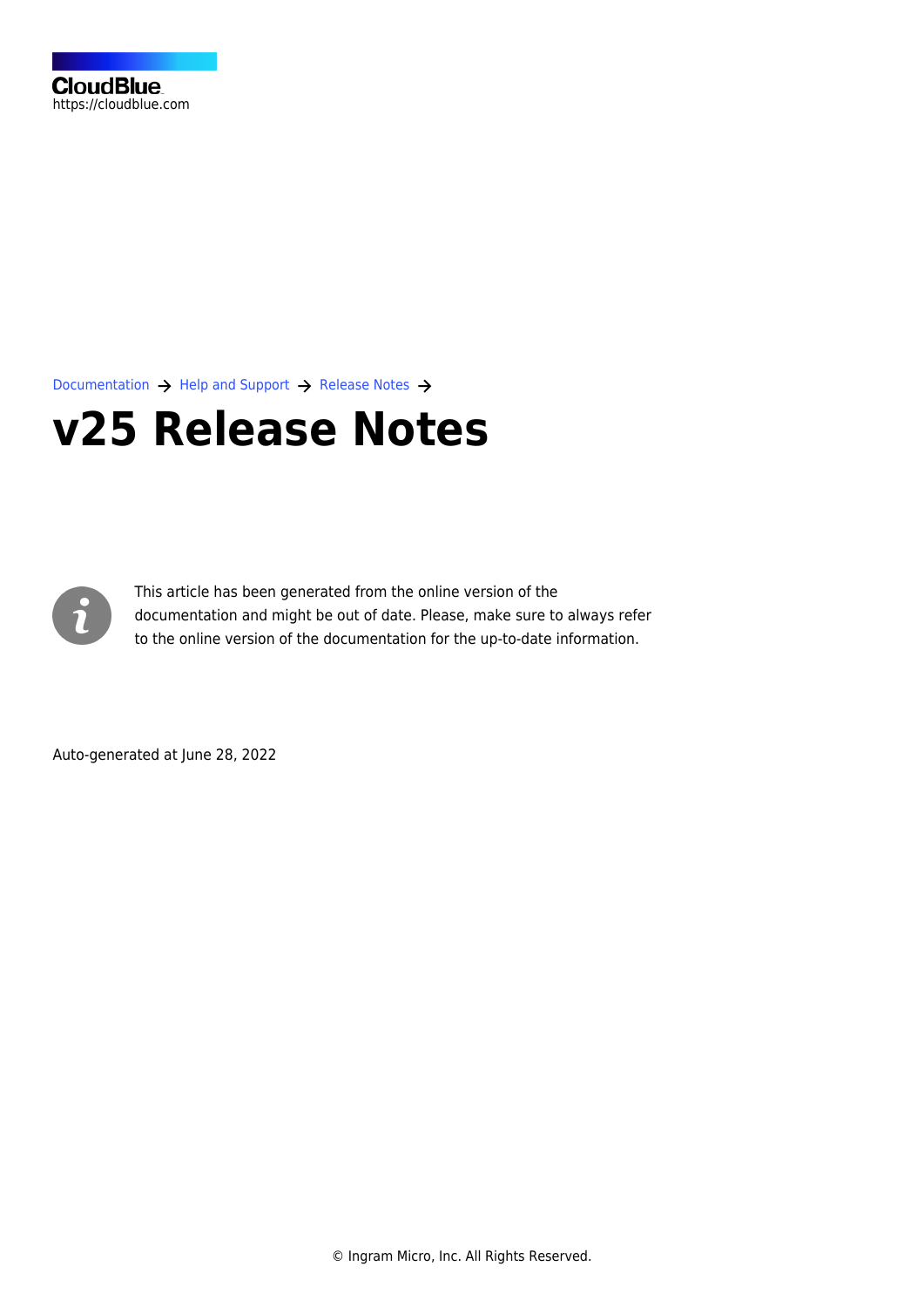#### Release Date: **April 19, 2022**

This release brings new and enhanced features, improved performance, better stability, smoother workflows, and a richer user experience on CloudBlue Connect.



## **1. CloudBlue Connect Platform**

#### **1.1 New Localization Management Module**

Connect now supports localization of products' attributes. With the new Localization module, vendors and distributors are able to create localized translations of the product definition in various supported languages. Users are able to input their own translations in various aspect of the product definitions, such as items, parameters, embedding experiences, and others. Distributors can also now configure associated languages to their respective marketplaces in their Marketplaces module.

| $\bar{\mathbf{X}}$ Localization $\sim$<br><b>CloudBlue</b>     | Q Search or press Option + S       |                                    |                                | <b>O</b> HELP                  | H<br>☞                                 | $\tilde{\phantom{a}}$          |
|----------------------------------------------------------------|------------------------------------|------------------------------------|--------------------------------|--------------------------------|----------------------------------------|--------------------------------|
| Localization<br>TRANSLATIONS<br><b>CONTEXTS</b><br>LOCALES     |                                    |                                    |                                |                                |                                        |                                |
| Default $\sim$<br>CREFRESH V FILTER 1 SORT IN COLUMNS Q SEARCH |                                    |                                    |                                |                                | Rows per page 10 -                     | $1 - 10$ of 128 $\leftarrow$ > |
| CONTEXT -                                                      | <b>EXECUTSH</b> -                  | $E$ SPANISH $=$                    | GERMAN -                       | FRENCH -                       | RUSSIAN -                              | <b>E KAZAKH v</b>              |
| Microsoft Office 365                                           | TRN-4153-4819-8351<br>By Microsoft | TRN-4446-2489-6642<br>By Microsoft | TRN-8358-7731-3989<br>By CDW   | TRN-5842-1697-4340<br>By COW   |                                        | $\sim$                         |
| Apple MacBook Air with Apple M1 Chip                           | TRN-2180-6161-3683<br>By Apple     | TRN-3079-6316-3342<br>By Apple     | TRN-2740-3243-7662<br>By Apple | TRN-6124-2120-6962<br>By Apple | $\sim$                                 | $\sim$                         |
| <b>IM</b> Customer Portal                                      | TRN-4056-7982-4457<br>By CDW       | TRN-2197-1271-1786<br>By CDW       | TRN-3853-1565-5374<br>By CDW   | TRN-8206-5177-3952<br>By CDW   | $\sim$                                 | $\sim$                         |
|                                                                |                                    |                                    |                                |                                | Rows per page   10 -   1-10 of 128 < > |                                |

Users will also be able to compare between translated strings, see progress completion, import & export definitions, clone, and choose the primary language for these translations. Distributors will be able to see these submitted localization in the product definition in the new Localization tab.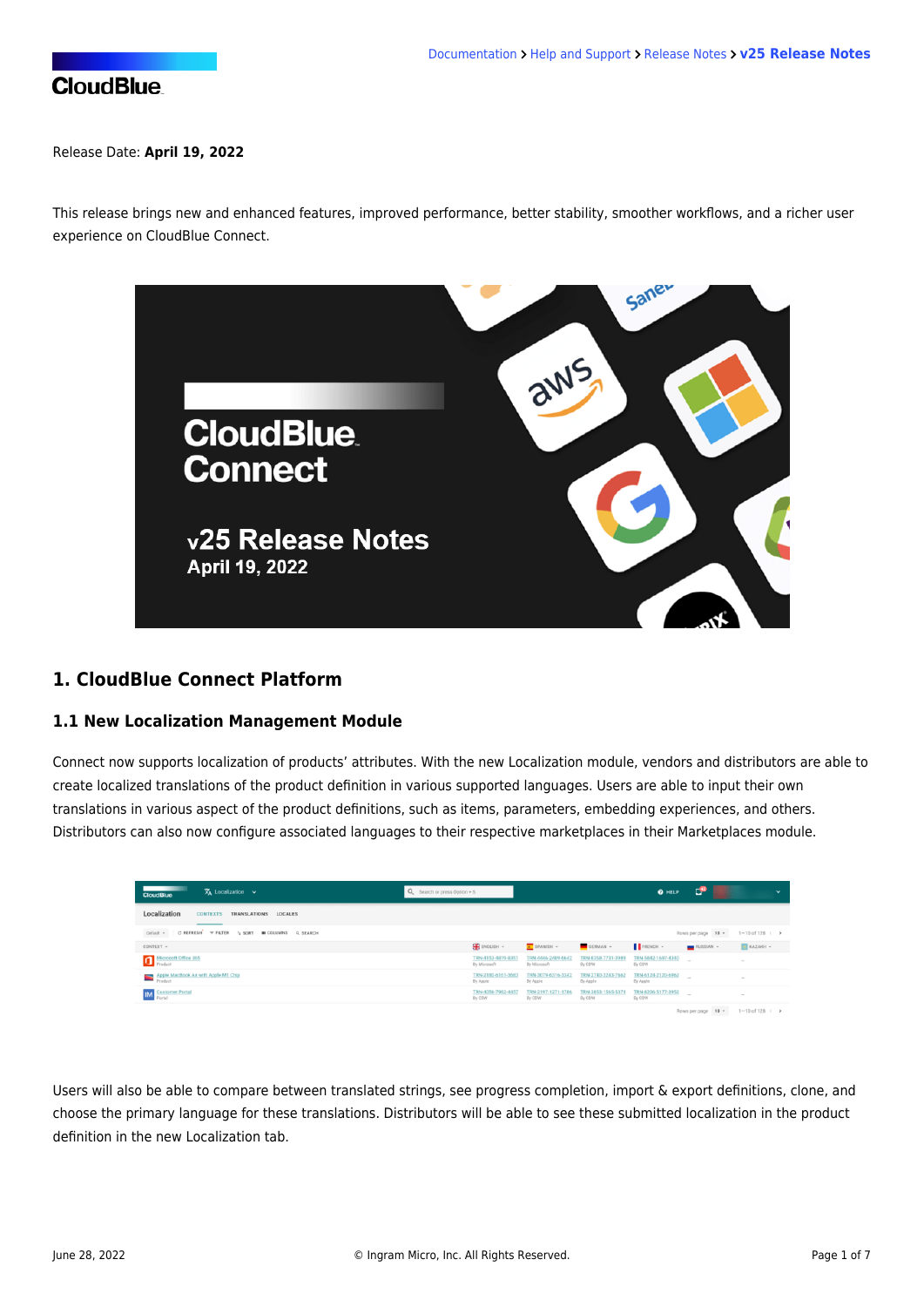| $\bar{X}_A$ Localization $\sim$<br><b>CloudBlue</b>                                                                           | Q Search or press Option + S                                                                          | <b>O</b> HELP<br><b>Buitor + John Doe</b>            |
|-------------------------------------------------------------------------------------------------------------------------------|-------------------------------------------------------------------------------------------------------|------------------------------------------------------|
| <b>Translation Details</b><br>$\leftarrow$                                                                                    |                                                                                                       | COMPARE                                              |
| Context<br>ID.<br>Locale<br>Owner<br><b>ER</b> CDW<br>(955)<br>Microsoft Office 365<br>Spanish (Mexico)<br>TRN-9687-7747-8128 | Completeness<br>Auto-translate<br><b>Status</b><br>$\bullet$ On<br>Active                             |                                                      |
| <b>DETAILS</b><br><b>ATTRIBUTES</b>                                                                                           |                                                                                                       |                                                      |
| C REFRESH T FILTER<br>1 SORT III COLUMNS Q SEARCH<br>Default =                                                                |                                                                                                       | $1 - 10$ of 128 $\leftarrow$ ><br>Rows per page 10 - |
| ATTRIBUTE NAME =                                                                                                              | VALUE -                                                                                               | COMMENTS -<br>EDITOR +                               |
| product.PRD-565-748-638.name                                                                                                  | Microsoft Office 365 para empresas                                                                    | Olat<br>Marion Meyer<br>∕                            |
| product.PRD-565-748-638.short_description                                                                                     | Trabaje en cualquier lugar, en cualquier momento y en cualquier dispositivo. Office 365 proporciona u | ∕<br>助 Auto-translation<br>$\sim$                    |
| product.PRD-565-748-638.detailed_description                                                                                  | Microsoft Office 365 es un servicio basado en la nube que está diseñado para ayudarlo a cumplir con   | Eugene Bowman<br>╭                                   |
| product.PRD-565-748-638.customer_ui_settings.description                                                                      | Microsoft 365 es un conjunto de aplicaciones que lo ayudan a mantenerse conectado y hacer las cos     | Jacob Simmons<br>∕                                   |
| product.PRD-565-748-638.customer_ui_settings.getting_started                                                                  | Microsoft 365 saca lo mejor de ti en la escuela, el trabajo y la vida                                 | Vickie Hopkins<br>v                                  |
| product.PRD-565-748-638.customer_ui_settings.provisioning_message                                                             | http://youtu.be/q232uy32                                                                              | ∕<br>85 Auto-translation                             |
| product.PRD-565-748-638.items.PRD-565-748-638-0001.name                                                                       | Cree documentos impresionantes y mejore su escritura con funciones inteligentes integradas            | 自 Auto-translation<br>v                              |
| product.PRD-565-748-638.items.PRD-565-748-638-0001.description                                                                | Simplifique datos complejos y cree hojas de cálculo fáciles de leer                                   | Willie Watson<br>v                                   |
| product.PRD-565-748-638.parameters.PRM-565-748-638-0001.hint                                                                  | Cree fácilmente presentaciones refinadas que se destaquen                                             | Katrina Black<br>∕<br>$\overline{\phantom{a}}$       |
| product.PRD-565-748-638.parameters.PRM-565-748-638-0001.placeholder                                                           | Administre su correo electrónico, calendario, tareas y contactos juntos en un solo lugar              | ∕<br>Raymond Ross                                    |
| product.PRD-565-748-638.parameters.PRM-565-748-638-0001.title                                                                 |                                                                                                       | ∕                                                    |
| product.PRD-565-748-638.parameters.PRM-565-748-638-0001.constraints.choices.0.label                                           |                                                                                                       | ∕                                                    |
| product.PRD-565-748-638.actions.ACT-565-748-638-001.name                                                                      |                                                                                                       | v                                                    |
| product.PRD-565-748-638.actions.ACT-565-748-638-001.description                                                               |                                                                                                       | ∕                                                    |
|                                                                                                                               |                                                                                                       | $D_{\text{DMSS}}$ narrows $10 - 10 - 10 - 128 < 5$   |

#### Read more about Localization [here](https://connect.cloudblue.com/community/modules/localization/).

Please note that the new localization module is not currently supported by the CBC Extension and will be supported in a future version of the extension.

## **1.2 New Service Level Agreement (SLA) Functionality**

Users will now see a new Service Levels tab in their Account module. This new tab allows companies to set their account-wide expected service levels for Subscription Requests and Tier Config Requests and their respective states. By defining the three "zones" of green, yellow, and red in days allowed in those zones, users can also automate a notification email that the request has been moved to a new zone and action should be done upon the request in question.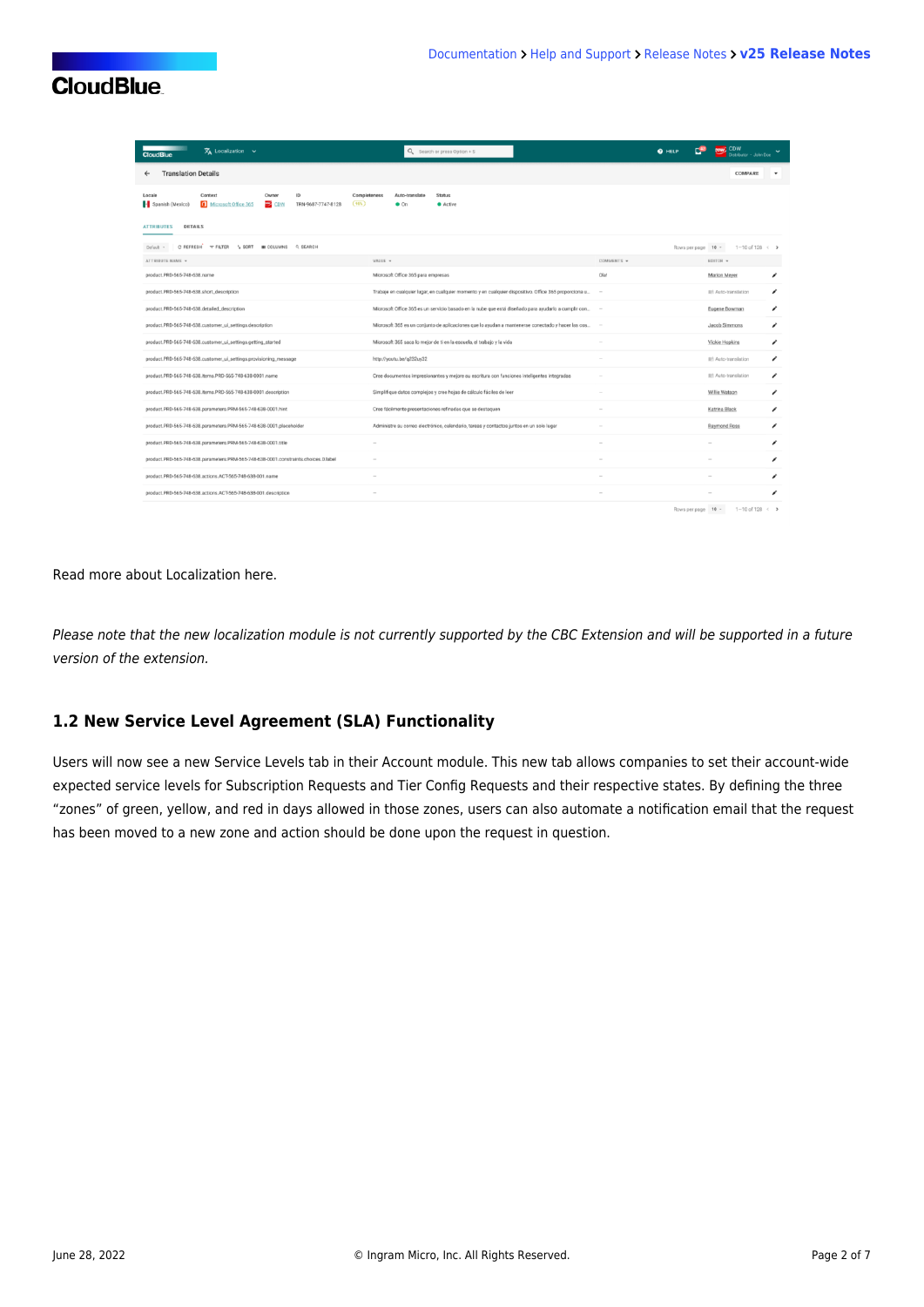| <b>The County of the County</b><br><b>CloudBlue</b> | $\Box$ <sup>42</sup><br>$Q_$ Search or press Option + S<br><b>O</b> HELP<br>$\overline{\mathbb{H}}$ Account $\vee$ |
|-----------------------------------------------------|--------------------------------------------------------------------------------------------------------------------|
| Account                                             | Service Level Management ©                                                                                         |
| Ê<br>General                                        |                                                                                                                    |
| $\frac{22}{\pi}$<br><b>Users</b>                    | <b>Subscription Requests</b><br>÷<br><b>EDIT</b><br>SLA-114-228-592 · Disabled                                     |
| Groups<br>E                                         | GYR<br>Revoking                                                                                                    |
| 8<br>Contacts                                       | G Y R. reject<br>Pending                                                                                           |
| Links<br>$\ominus$                                  | Yellow Zone Red Zone<br>Green Zone<br>Inquiring                                                                    |
| Contracts                                           | G Y R<br>Draft<br>$\circ$<br>$\overline{2}$<br>12<br>18 20<br>Days<br>6<br>8<br>10<br>14<br>16<br>4                |
| Helpdesk<br>围                                       |                                                                                                                    |
| Email                                               | <b>Tier Config Requests</b><br>÷<br><b>EDIT</b>                                                                    |
| Branding<br>മ                                       | SLA-380-601-231 · Disabled                                                                                         |
| Reports<br>₩                                        | G Y R. reject<br>Pending                                                                                           |
| Ŀ<br>Single Sign On                                 | Yellow Zone Red Zone<br>Inquiring<br>Green Zone<br>GYR.<br>Draft                                                   |
| ீ<br><b>Service Levels</b>                          | 10<br>12<br>20<br>Days<br>14<br>16<br>18<br>$\circ$<br>$\overline{2}$<br>6<br>8<br>$\Delta$                        |

Both vendors and distributors will also see a new column in their Subscriptions Fulfillment tab, labeled "In Status" which will allow users to quickly see which fulfillment requests are in which colored SLA zone. This will allow users to quickly see which requests require the most immediate action.

| ₩<br><b>CloudBlue</b>                                      | Home<br>$\checkmark$                     | Q<br>Search or press Option + S                                                           | <b>Q</b> HELP                                                                      | C <sup>42</sup>                                   |
|------------------------------------------------------------|------------------------------------------|-------------------------------------------------------------------------------------------|------------------------------------------------------------------------------------|---------------------------------------------------|
| Subscriptions<br><b>DIRECTORY</b>                          | <b>FULFILLMENT</b>                       | <b>BILLING</b>                                                                            |                                                                                    | $\overline{\phantom{a}}$                          |
| C REFRESH<br>垃<br>Default -                                | $=$ FILTER<br><b>1 1 SORT APPLIED</b>    | <b>III</b> COLUMNS<br>Q SEARCH                                                            | Rows per page                                                                      | $10 -$<br>1-10 of 128 $\leftarrow$ >              |
| REQUEST -                                                  | CREATED V<br>IN STATUS                   | Service Level Indicator (Days)                                                            | $HUB =$<br>CUSTOMER -                                                              | ASSIGNEE +<br>STATUS -                            |
| PR-9752-1277-3018 Test<br>ਦ<br>Purchase                    | 22/03/2021<br>$91$ day<br>18:13          | $\ddot{0}$<br>$\overline{2}$<br>$\overline{3}$<br>5                                       | <b>ACME Hub</b><br><b>Blackadder</b><br>HB-0000-0000<br>TA-1696-7462 · 1000069     | John Doe<br>Tiers setup                           |
| PR-7392-2029-2012 Test<br>CΞ<br>Change                     | 22/03/2021<br>$93 \text{ days}$<br>02:49 | MP-19560<br>PRD-311-820-866                                                               | <b>ACME Hub</b><br><b>DELL</b><br>HB-0000-0000<br>TA-3323-9932 · 1000036           | Mary Applegate<br>Approved                        |
| PR-2029-2910-0012<br>н<br>Suspend                          | 21/03/2021<br>$\bullet$ 10 days<br>18:43 | Microsoft Off<br>Italy<br>MP-51453<br>PRD-128-538-281                                     | HUB <sub>1</sub><br>Nintendo<br>HB-1234-1234<br>TA-7025-5603 · 1000022             | <b>Draft</b>                                      |
| PR-9186-4652-8849 Preview<br>$\mathscr{O}_m$<br>Adjustment | 21/03/2021<br>$\bullet$ 2 days<br>14:49  | <b>Norway</b><br><b>Acronis Cybe</b><br>$\mathsf{A}$<br>MP-49088<br>PRD-818-735-192       | <b>ACME Hub</b><br><b>Tommorow Corp.</b><br>TA-7314-8822 · 1000076<br>HB-0000-0000 | John Doe<br><b>C</b> Pending                      |
| PR-8738-0193-9570<br>н<br>Suspend                          | 21/03/2021<br>$\bullet$ 1 day<br>12:21   | ≋<br><b>United States</b><br>2020 Apple<br>MP-73107<br>PRD-209-451-849                    | L'Ève future<br>Lorem Ipsum<br>HB-1234-1234<br>TA-6609-6491 · 1000058              | Κ<br>Approved                                     |
| PR-4982-4883-0031<br>Ċ<br>Billing                          | 21/03/2021<br>$\bullet$ 4 day<br>05:14   | <b>NIZ</b> United Kingd<br>WooCommer<br>Woo<br><b>Z N</b> MP-70857<br>PRD-229-963-984     | New hub 2<br><b>Yesterday LLC.</b><br>HB-1234-1234<br>TA-9119-3622 · 1000071       | <b>O</b> Inquiring                                |
| PR-4528-8112-1123 Test<br>ੇ<br>Purchase                    | 20/03/2021<br>• 23 days<br>22:46         | <b>Russian Fede</b><br>Θ<br><b>Flowgear</b><br>PRD-854-683-947<br>MP-67734                | <b>ACME Hub</b><br><b>MediaMarkt</b><br>HB-0000-0000<br>TA-3674-5346 · 1000094     | <b>8</b> Rejected                                 |
| PR-5623-4902-0987<br>ь<br>Resume                           | 19/03/2021<br>$\bullet$ 1 day<br>18:03   | Canada<br><u>Wordpress</u><br>$\mathbb{W}$<br>PRD-119-622-679<br>MP-37251                 | My hub<br>Loreal<br>HB-1234-1234<br>TA-9287-2771 · 1000042                         | Mary Applegate<br>Tiers setup                     |
| PR-8590-0090-4346 Preview<br>$\times$<br>Cancel            | 19/03/2021<br>$\bullet$ 10 days<br>04:18 | Spain<br>Symantec<br>$\mathcal{Q}$<br>蜜<br>MP-97531<br>PRD-203-803-521<br><b>Symanter</b> | <b>ACME Hub</b><br>Pentangle<br>HB-0000-0000<br>TA-5389-4148 · 1000063             | <b>Pending</b>                                    |
| PR-3728-8990-3473 Test<br>CΞ<br>Change                     | 19/03/2021<br>$2 \text{ days}$<br>01:30  | <b>Kazakhstan</b><br><u>Joomlal</u><br>x<br>PRD-495-147-439<br>MP-79246                   | <b>ACME Hub</b><br><b>IMB</b><br>HB-0000-0000<br>TA-2705-3766 · 1000085            | <b>B</b> Pending                                  |
|                                                            |                                          |                                                                                           | Rows per page                                                                      | $10 -$<br>$1 - 10$ of 128 $\leq$<br>$\rightarrow$ |

Read more about Service Level Management [here.](https://connect.cloudblue.com/community/modules/service-level-management/)

## **1.3 New Portal Brands Management Capabilities**

Self-service branding is now available in the Distributor & Reseller portals. In the new Branding tab in the Account module,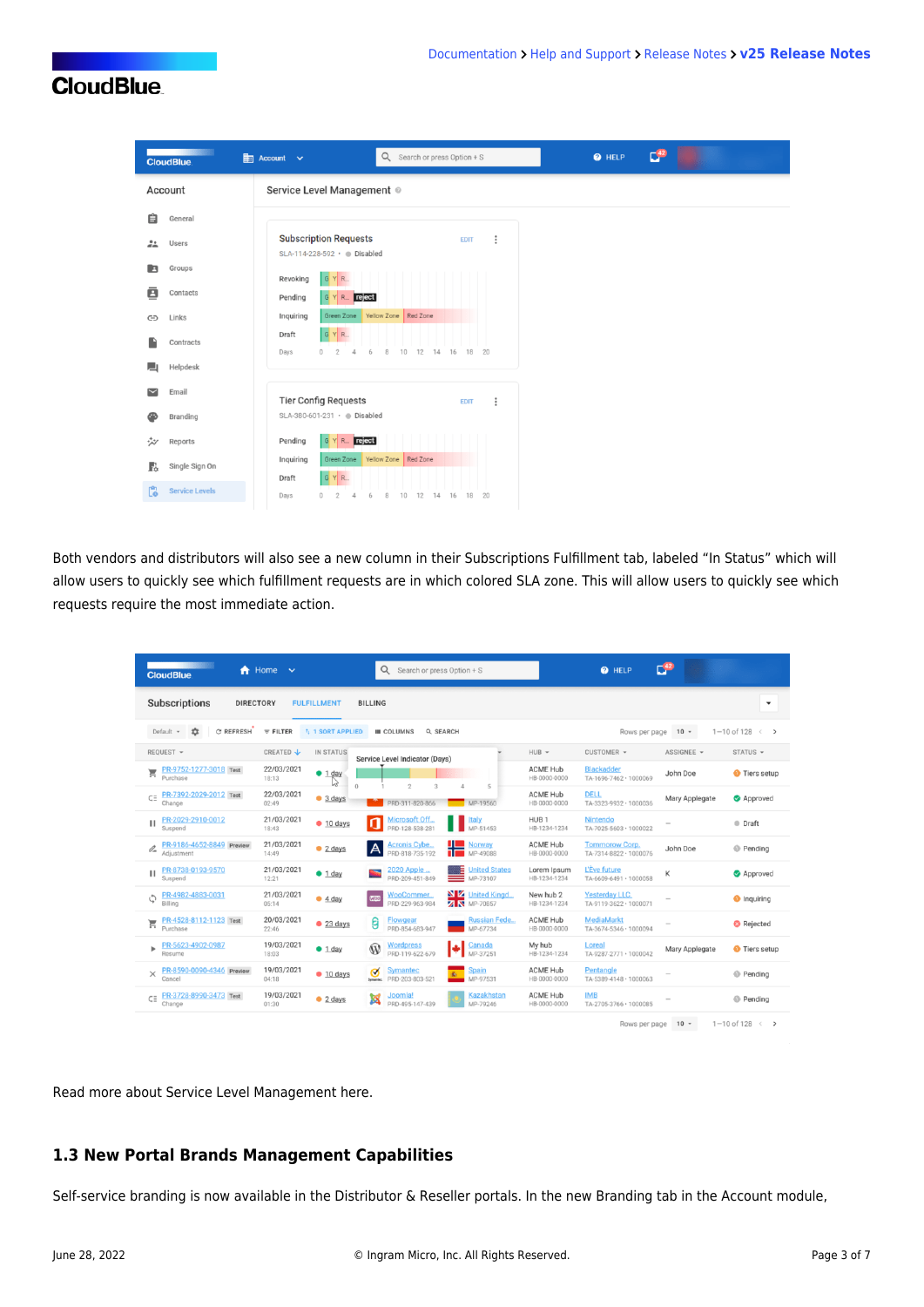Distributors & Resellers are able to configure their Connect branding for their Distributor/Reseller Portal and their Customer Portals.



Branding configurability includes the titles, color scheme, icons and logos, and domains. Customer portals can also be branded for each marketplace that the Distributor has configured.

Read more about Branding [here.](https://connect.cloudblue.com/community/modules/account/brand/)

#### **1.4 Additional Product Information Management (PIM) Capabilities**

Connect's PIM functionality now supports the additional dimensions of Item-Attributes scope and Variants.

The new Item-Attribute scope will allow distributors to create attributes that are configured for Items specifically. Along with the available Product-Attribute scope, Distributors and Vendors alike will be able to specifically configure attributes as they need for either Product-level or Item-level details.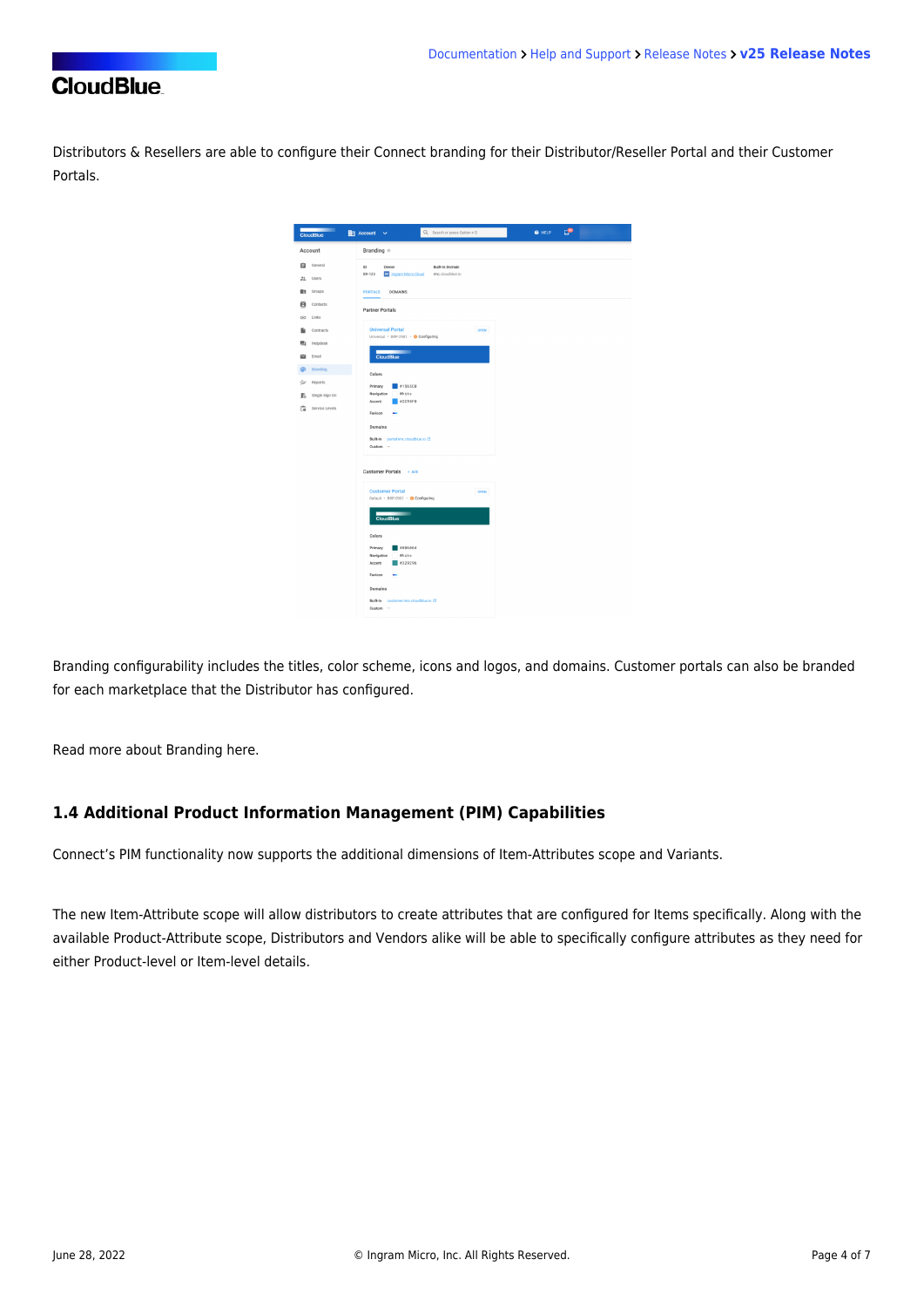| <b>CloudBlue</b>           | $\odot$ PIM $\sim$                                                 |                                                              | Q Search or press Option + S         | <b>O</b> HELP                             |                         |              |
|----------------------------|--------------------------------------------------------------------|--------------------------------------------------------------|--------------------------------------|-------------------------------------------|-------------------------|--------------|
| PIM                        | Variants                                                           |                                                              |                                      |                                           | + CREATE VARIANT        |              |
| $\equiv$ Attributes        | C REFRESH THLTER 1 SORT IN COLUMNS Q SEARCH<br>Default =           |                                                              |                                      |                                           |                         |              |
| <b>Ed</b> Groups           | NAME -                                                             | $AXIS1 -$                                                    | AXIS $2 -$                           | $AXIS3 -$                                 | TOTAL AXIS +            |              |
| <b>17</b> Variants         | Screen Size<br>PIV-1068-4652 - AB69                                | <b>Screen Size</b><br>screen_size                            | $\sim$                               | $\sim$                                    | 1                       | $\lambda$    |
| Œ.<br>Classes              | Color<br>PIV-1039-9467 - 5991476C                                  | Color<br>color                                               | $\sim$                               |                                           | 1                       | $\lambda$ :  |
| <sup>m</sup> LE Categories | Screen Size × Color<br>PIV-1085-2330 - 4A52                        | <b>Screen Size</b><br>screen_size                            | Color<br>color                       | $\sim$                                    | $\overline{2}$          | $\lambda$ is |
|                            | Material<br>PIV-1047-8138 - F53198EE                               | Material<br>material                                         | $\sim$                               | $\sim$                                    | 1                       | $\lambda$ :  |
|                            | Material x Screen Size<br>PIV-1008-8048 - 3986366F7A1E             | Material<br>material                                         | <b>Screen Size</b><br>screen_size    | $\sim$                                    | $\overline{2}$          | $\lambda$ :  |
|                            | Screen Size x Color x Items in package<br>PIV-1001-8758 + 485C2DEF | <b>Screen Size</b><br>screen_size                            | Color<br>color                       | Items in package<br>items_in_package      | $\overline{\mathbf{3}}$ | $\prime$ :   |
|                            | Screen Size x Items in package<br>PIV-1008-1299 - 975C             | <b>Screen Size</b><br>screen_size                            | Items in package<br>items_in_package | $\sim$                                    | $\overline{2}$          | $\lambda$ :  |
|                            | Length<br>PIV-1037-2955 - 9AFB2070E925                             | Lengh<br>length                                              | $\sim$                               | $\sim$                                    | 1                       | $\lambda$ :  |
|                            | Maximum Power Supply Wattage<br>PIV-1066-5251 - E479               | Maximum Power Supply Wattage<br>maximum_power_supply_wattage | $\sim$                               | $\sim$                                    | 1                       | $\lambda$    |
|                            | Color × Items in package<br>PIV-1058-7917 - 4EB0                   | Color<br>color                                               | Items in package<br>items in package | $\sim$                                    | $\overline{2}$          | $\lambda$ :  |
|                            | Color × Display length<br>PIV-1035-1581 - 4CE7                     | Color<br>color                                               | Display length<br>display_lenght     | $\sim$                                    | $\overline{\mathbf{z}}$ | $\lambda$ :  |
|                            | Optical Power × Radius × Diameter<br>PIV-1068-4869 - 4502          | <b>Optical Power</b><br>optical_power                        | Radius<br>radius                     | Diameter<br>diameter                      | $\overline{3}$          | $\lambda$ :  |
|                            | Screen Size × Color × Standart Memory<br>PIV-1006-1529 - 9463      | <b>Screen Size</b><br>screen_size                            | Color<br>color                       | <b>Standard Memory</b><br>standart_memory | $\overline{3}$          | $\lambda$ i  |

Additional PIM functionality that is now available is the new dimension of Variants. Distributors will now be able to create Variants – or the combination of multiple Item-Attributes. This will allow Distributors to create specific variations of items, which can then be associated with Classes or Categories. This will allow Vendors to input specific attributes that's listed for that chosen Class and/or Category that the Variant is associated with.

## **1.5 Extension-as-a-Service (EaaS) and DevOps Module Improvements**

DevOps users can now enable the new Logs Archiving feature in their account. Users will see a new DevOps tab in their Account module to configure and enable their log archiving in their Azure environment.

| 2 <sub>4</sub> DevOps<br><b>CloudBlue</b>                         | Q<br>Search or press Option + S        |                       | œ<br><b>Q</b> HELP            |                               |
|-------------------------------------------------------------------|----------------------------------------|-----------------------|-------------------------------|-------------------------------|
| <b>Extension Details</b><br>Auto-approve requests                 |                                        |                       |                               | EDIT                          |
|                                                                   | <b>Task Metrics</b>                    |                       |                               | Day<br>Hour<br>Week           |
|                                                                   | Processing                             |                       |                               | Average: 5                    |
| Memory<br>Average: 30%                                            |                                        |                       |                               |                               |
|                                                                   | <b>MAMMAM</b><br>Total                 |                       |                               | Average: 30                   |
| Network Incoming<br>Average: 10 kB                                |                                        |                       |                               |                               |
| Network Outgoing<br>Average: 23 kB                                | Tasks Queue C<br>- 20                  |                       |                               |                               |
|                                                                   | $\mathbb{D}$<br>TQ-9993-5732-9471-4236 | CREATED<br>2021-04-23 | EVENT<br>PR-9584-6644-9556    | <b>STATUS</b>                 |
|                                                                   | Interactive                            | $22 - 55$             | Purchase                      | Scheduled                     |
|                                                                   | TO-8489-7359-2552-5346<br>Background   | 2021-04-23<br>16:58   | TCR-0001-0002-0003<br>Setup   | $^{\circ}$<br><b>O</b> Failed |
|                                                                   | TQ-9395-4955-4582-8571<br>Interactive  | 2021-04-23<br>19:42   | PR-7329-7357-1175<br>Suspend  | <sup>©</sup> Rescheduled      |
|                                                                   | TO-4163-1508-7496-3238<br>Interactive  | 2021-04-23<br>10:25   | PR-7967-3124-7243<br>Adjust   | <b>O</b> Scheduled            |
| <b>UI Components</b>                                              | TQ-2091-3890-1229-8717<br>Interactive  | 2021-04-23<br>17:55   | TCR-0002-0003-0004<br>Change  | C Processing                  |
| INTEGRATION POINT<br>NAME                                         | TQ-9810-8067-5842-4302<br>Background   | 2021-04-23<br>08:22   | PR-5604-2735-9518<br>Purchase | C Processing                  |
| Auto-approve Requests<br><b>Account Settings</b><br>settings.json | TO-2122-8688-1521-1645<br>Interactive  | 2021-04-23<br>06:56   | PR-4845-9789-9369<br>Purchase | C Processing                  |
| Auto-approve Requests<br>Services Menu<br>service.json            | TQ-1558-3530-5332-6961<br>Background   | 2021-04-23<br>06:20   | PR-1568-7944-7338<br>Purchase | C Processing                  |
|                                                                   | TO-6238-6417-4234-1593<br>Interactive  | 2021-04-23<br>05:45   | PR-3945-2191-2762<br>Purchase |                               |
|                                                                   |                                        |                       |                               | C Processing                  |
| Permissions                                                       | TO-3778-7322-9644-5077<br>Background   | 2021-04-23<br>04:44   | PR-6055-4761-2752<br>Purchase | C Processing                  |

Users will also see additional information in their Extension Details pages in the DevOps module. New information include the Task Metrics section, which displays the number of different running tasks in a given time frame, and additional information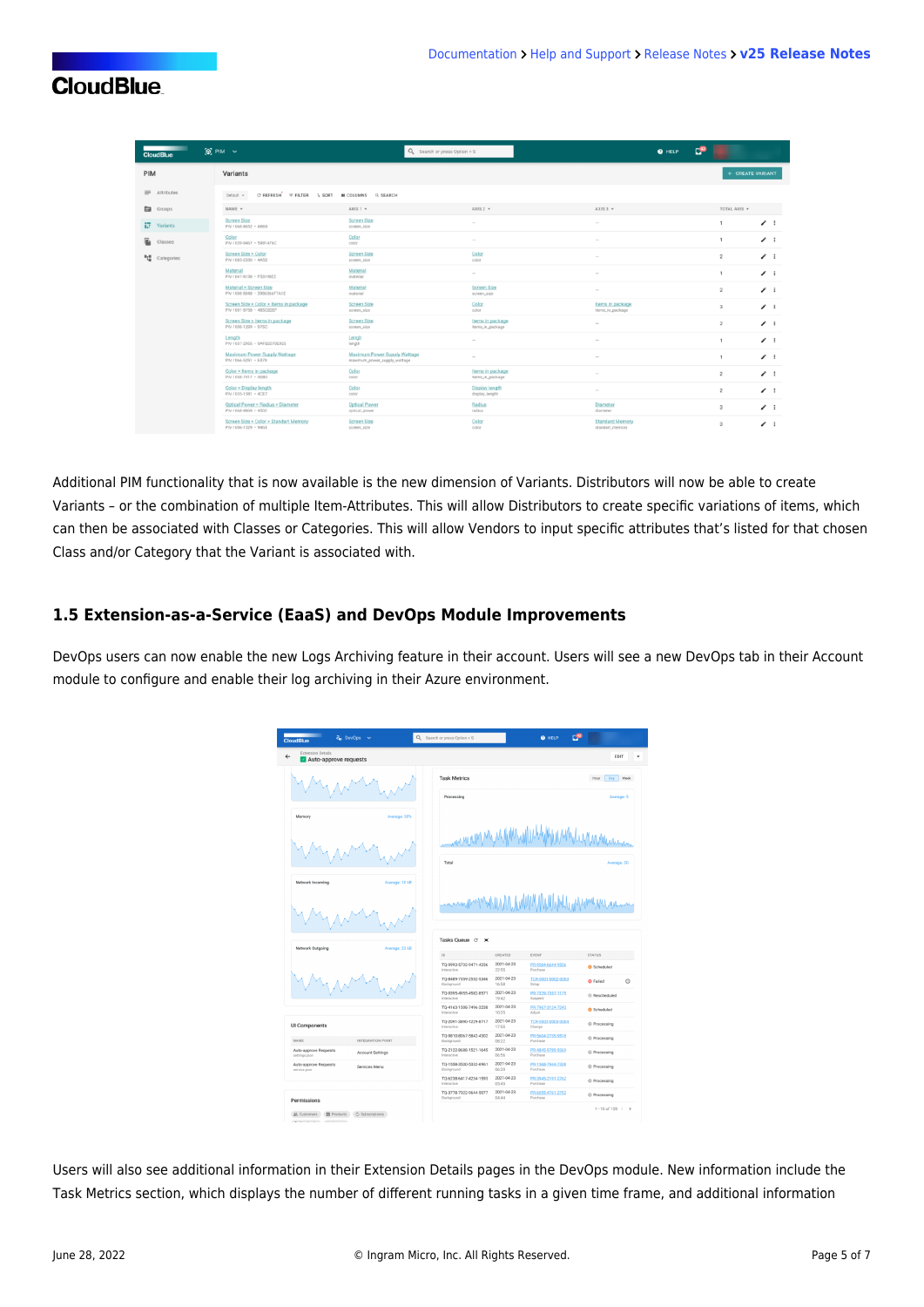displayed as it relates to Tasks Queue and Schedules.

#### **1.6 Offers Management Improvements**

#### **1.6.1 Increased Offer description character count**

The Offer description field now as an increased character count of 1000, up from 200.

#### **1.6.2 Increased Offer description character count**

The Offer Plan name field now as an increased character count of 256, up from 32.

#### **1.6.3 Items selection filtering**

Users are now able to filter and search for specific items when adding an item to a specific plan.

#### **1.6.4 Additional billing periods**

Available billing periods now include 7 day trial and 14 day trial lengths. Trials may also be added to all plans within an offer.

#### **1.6.5 Additional feature icons**

Users are now able to select additional icons to better represent the features within their plan.

#### **1.7 Other Changes**

#### **1.7.1 Ability to show more than 100 product items per table**

Users can now view all product items within a single view, a change from 100 max per page.

#### **1.7.2 Helpdesk Module notifications**

Changes made to the properties of Helpdesk cases will now be detailed and shown in the comment section of the case.

#### **1.7.3 Objects Explorer**

Users can now browse the new [Objects Explorer page](https://connect.cloudblue.com/community/developers/objects/) in Connect's Community. This detailed section allows users to view all the different Object's and their respective status states within the Connect platform.

## **2. CloudBlue Connect Extensions**